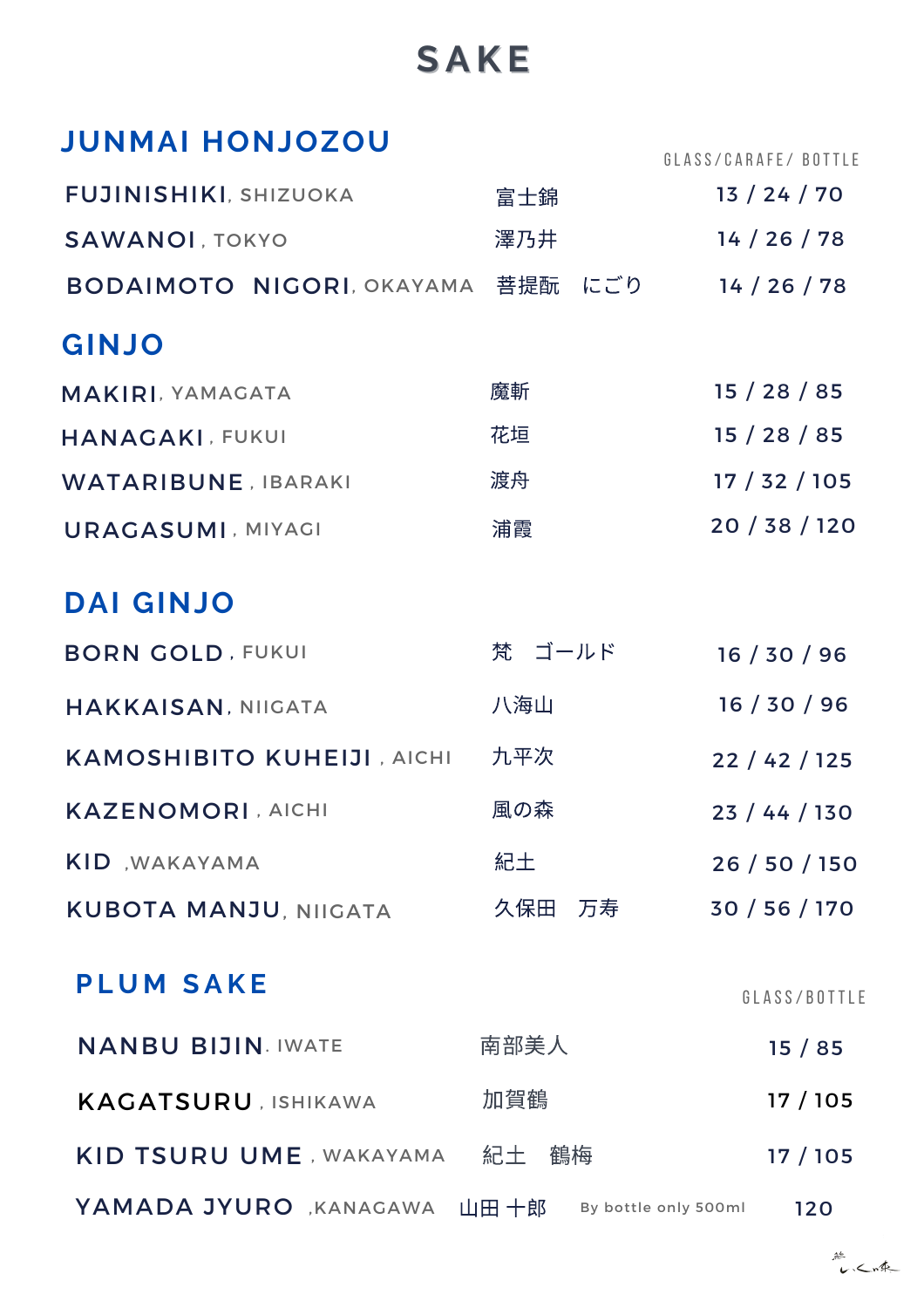## **G L A S S W I N E**

#### **WHITE**

Viognier Le Pied de Samson Domaine Georges Vernay 2015, Condrieu France 1 4 / 6 5

Chardonnay Domaine Christophe Lepage Bourgogne Blanc, 2017, 1 6 / 7 0Burgundy France



## **T E A**

| <b>GREEN TEA, FUKUOKA</b>     | 煎茶  福岡八女  | 6 |
|-------------------------------|-----------|---|
| <b>HOUJI TEA, FUKUOKA</b>     | ほうじ茶 福岡八女 | 6 |
| <b>BUCKWHEAT TEA , NAGANO</b> | 蕎麦茶 長野星野村 | 6 |

#### **ICED**

**HOT**

| <b>BARLEY TEA</b> | 麦茶  |
|-------------------|-----|
| <b>OOLONG TEA</b> | 烏龍茶 |



5

5

無<br>レベm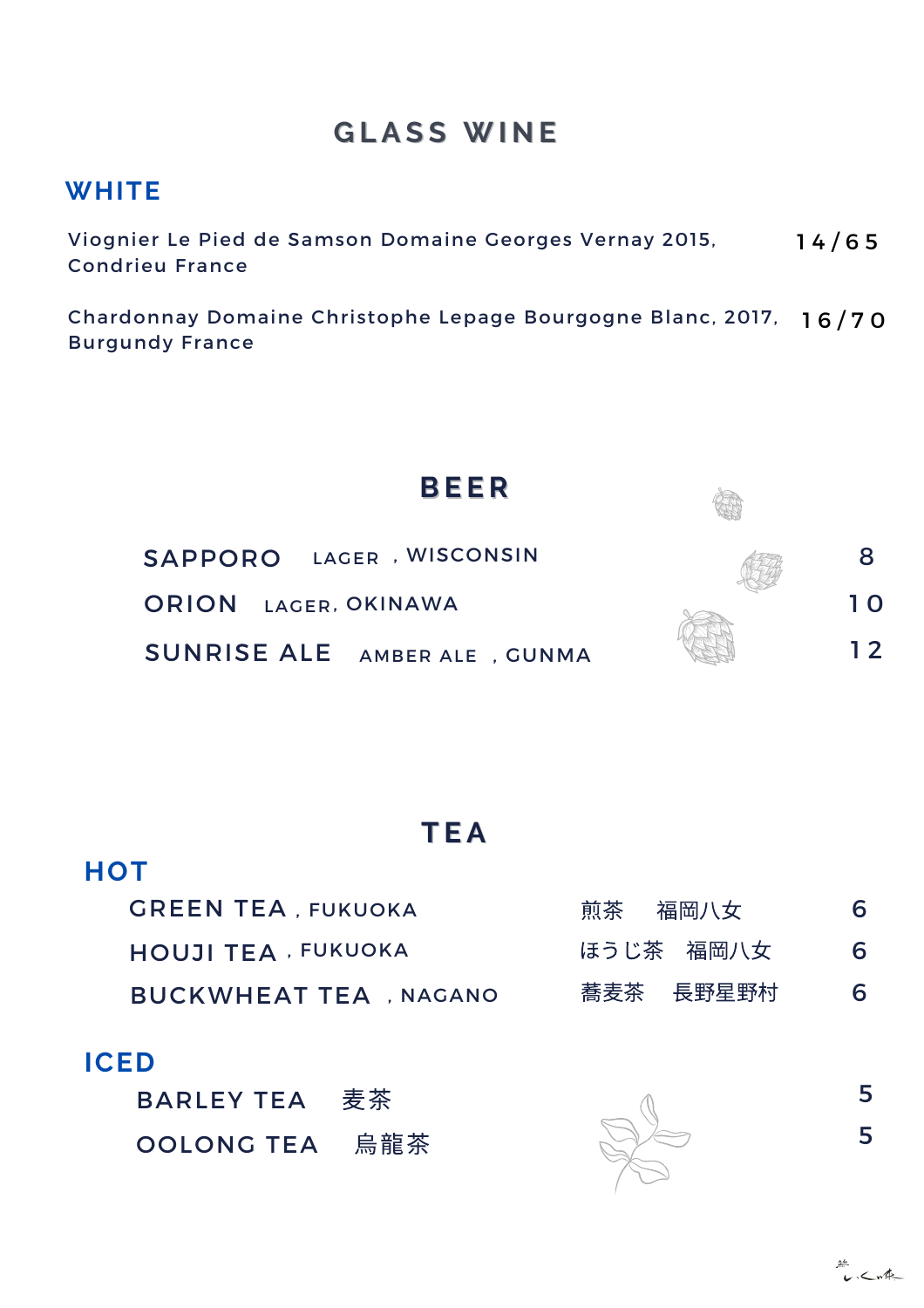#### **S P E C I A L B O T T L E S**

#### **P R E M I U M S A K E**

Kokuryu RYU Fukui 黒龍 龍...160 Masumi sparkring Nagano 真澄 泡酒...160 Sugei SHO Kouchi 酔鯨 象...180 TANAKA1789 X CHARTIER 500ml Miyagi...220 Shichihonyari SHIZUKU 500ml Shiga 七本槍 雫...250 Kubota SENSHIN Niigata 久保田 洗心...280 Tukasabotan Kouchi 司牡丹...280 Wataribune Ibaraki 渡舟...280 Izumibashi Rakufumai Kanagawa 泉橋 楽風舞 生酛...300 Kuheiji Domaine KURODASHO Aichi 九平次 黒田庄田高...330 Akabu Gokujo no Kire Iwate 赤武 極上ノ斬...330 Kaika TOBINDORI SHIZUKU Tochigi 開華 斗瓶取り雫酒...350 Otokoyama Hokkaido 男山...360

#### **O N E O F A K I N D**

Masumi No.7 Nagano 真澄7号...370 Masumi YUMEDONO Nagano 真澄 夢殿...480 Kokuryu SHIZUKU Fukui 黒龍 しずく...390 Kokuryu 88 Fukui 黒龍 八十八号...420 Tatsuriki KAMIMIKUSA Hyogo 龍力 米のささやき 上三草...520 Yuki no Bosha KACHOGESSEKI Akita 雪の茅舎 花鳥月夕...550 Suigei DAITO 2019 Kouchi 酔鯨 Daito 2019...660 Yuki no Bosha CHOSETSU Akita 雪の茅舎 聴雪...750 Tatenokawa KYOKUGEN Yamagata 楯野川 極限...990 Kubota TSUGU Niigata 久保田 継...1,200 Noguchi Naohiko Limited Edition Ishikawa 野口尚彦...2000